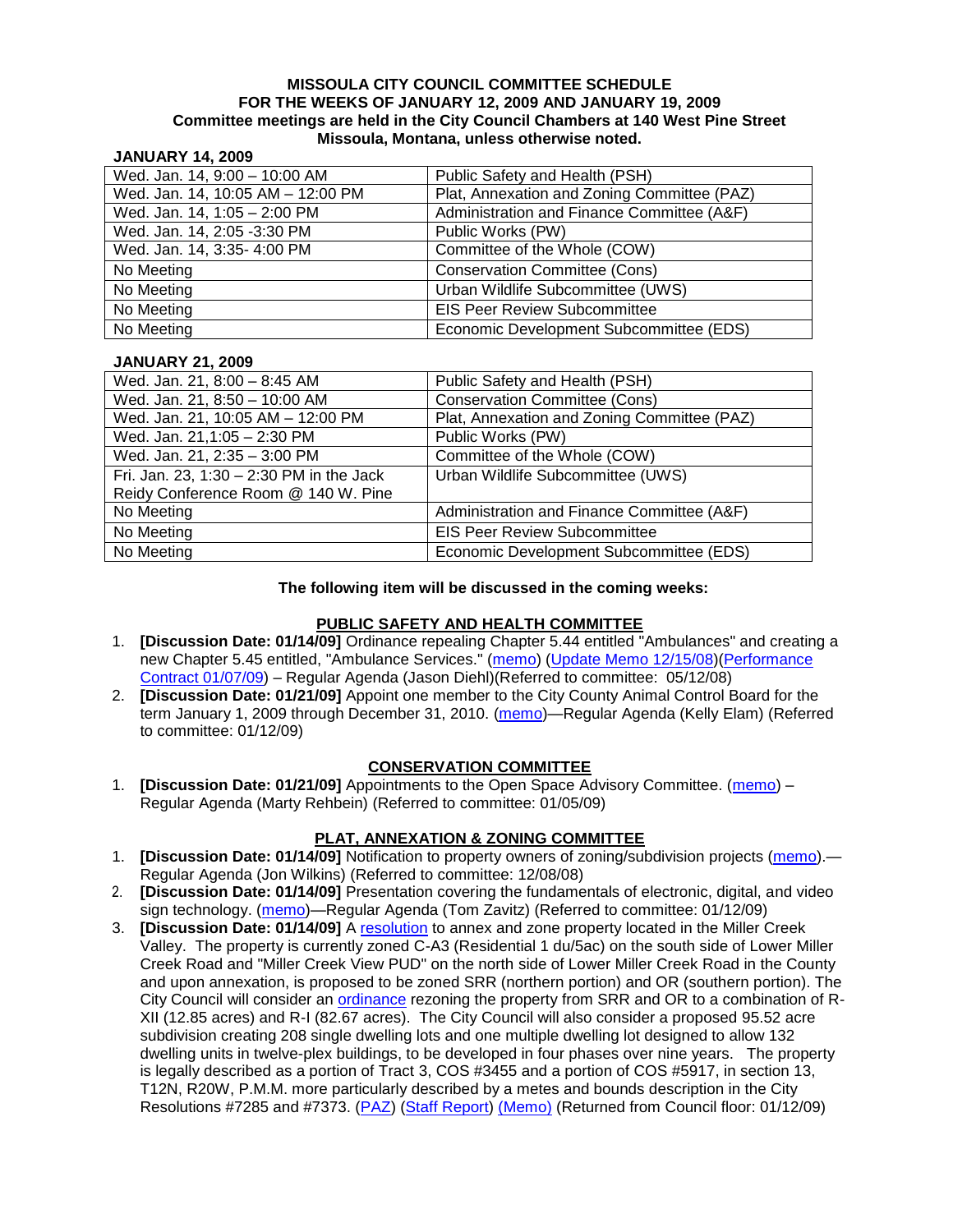- 4. **[Discussion Date: 01/21/09]** Appointments to the Missoula Consolidated Planning Board. [\(memo\)](ftp://ftp.ci.missoula.mt.us/Packets/Council/2009/2009-01-05/Referrals/090107PlanBoardReferral.pdf) Regular Agenda (Marty Rehbein) (Referred to committee: 01/05/09)
- 5. **[Discussion Date: 01/21/09 Suspend the Rules]** Approve or deny amendment of conditions of approval for Garden District Homes Subdivision.
- 6. **[Discussion Date: 01/21/09]** An [ordinance](ftp://ftp.ci.missoula.mt.us/Packets/Council/2008/2008-09-22/Referrals/OrdinanceChap19-75.pdf) establishing Chapter 19.75 Missoula Municipal Code entitled "Parkland Dedication" to require parkland dedication for residential housing development. [\(PAZ\)](ftp://ftp.ci.missoula.mt.us/Packets/Council/2008/2008-10-06/080924paz.pdf) (Returned from Council floor: 11/03/08)
- 7. **[Discussion Date: 01/21/09]** A [resolution](ftp://ftp.ci.missoula.mt.us/Packets/Council/2008/2008-10-06/parkres.pdf) amending Subdivision Regulations Article 3-8 to require parkland dedication for 4-5 lot minor subdivisions and change the way parkland dedication is calculated for multi-family lots. [\(PAZ\)](ftp://ftp.ci.missoula.mt.us/Packets/Council/2008/2008-10-06/080924paz.pdf) [\(MBIA proposal\)](ftp://ftp.ci.missoula.mt.us/Packets/Council/2009/2009-01-12/Referrals/MBIA_Parkland_Proposal.pdf) (Returned from Council floor: 11/03/08)

## **ADMINISTRATION AND FINANCE COMMITTEE**

- 1. **[Discussion Date: 01/14/09]** Confirm the appointment of Don MacArthur to the Missoula Urban Transportation Board for a term commencing immediately and ending December 31, 2012. [\(memo\)](ftp://ftp.ci.missoula.mt.us/Packets/Council/2009/2009-01-12/Referrals/MUTDReferral.pdf)— Regular Agenda (Mayor Engen) (Referred to committee: 01/12/09)
- 2. **[Discussion Date: 01/14/09]** Consider staff recommendations for awards under the Home Investment Partnership (HOME) and Community Development Block Grant (CDBG) programs. [\(memo\)](ftp://ftp.ci.missoula.mt.us/Packets/Council/2009/2009-01-12/Referrals/CDBG_HOMEMemo.pdf)—Regular Agenda (Nancy Harte/Melissa Gordon) (Referred to committee: 01/12/09)
- 3. **[Discussion Date: 01/14/09]** Consider the Consolidated Plan for 2009-2013 that guides the City's activities under the Home Investment Partnership (HOME) and Community Development Block Grant (CDBG) programs. [\(memo\)](ftp://ftp.ci.missoula.mt.us/Packets/Council/2009/2009-01-12/Referrals/ConsolidatedPlan09.pdf)—Regular Agenda (Nancy Harte) (Referred to committee: 01/12/09)

## **PUBLIC WORKS COMMITTEE**

- 1. **[Discussion Date: 01/14/09]** Approve the right of way encroachment permit for 333 North Higgins Ave. [\(memo\)](ftp://ftp.ci.missoula.mt.us/packets/council/2009/2009-01-12/Referrals/RedRoosterEncroachREF.pdf)—Regular Agenda (Doug Harby) (Referred to committee: 01/12/09)
- 2. **[Discussion Date: 01/14/09]** Approval of agreement for engineering services with WGM for California Street curb, sidewalk, and street improvements project 08-007. [\(memo\)](ftp://ftp.ci.missoula.mt.us/packets/council/2009/2009-01-12/Referrals/CrbSdwlkWGM08007REF.pdf)—Regular Agenda (Doug Harby) (Referred to committee: 01/12/09)
- 3. **[Discussion Date: 01/14/09]** Review snow removal plan and snow removal efforts. [\(memo\)](ftp://ftp.ci.missoula.mt.us/Packets/Council/2009/2009-01-05/Referrals/Winter_Street_Maintenance.pdf) Regular Agenda (Jason Wiener) (Referred to committee: 01/05/09)
- 4. **[Discussion Date: 01/14/09]** Information item to present the City's Master Sidewalk Plan. [\(memo\)](ftp://ftp.ci.missoula.mt.us/packets/council/2009/2009-01-12/Referrals/MstrSdwlkPlnREF.pdf) Regular Agenda (Doug Harby) (Referred to committee: 01/12/09)
- 5. **[Discussion Date: 01/21/09]** Review proposed curb and sidewalk improvement project and pass a resolution to order the improvements which also directs that notice be given to all affected property owners Project 08-043, in the Slant Street Area Phase II. [\(memo\)](ftp://ftp.ci.missoula.mt.us/packets/council/2009/2009-01-12/Referrals/SdwlkRes08043REF.pdf)—Regular Agenda (Monte Sipe) (Referred to committee: 01/12/09)
- 6. **[Discussion Date: 01/21/09]** Approve amendment to existing City/HKM Engineering, Inc. agreement for the Russell Street / S. 3rd Street Environmental Impact Statement Project. [\(memo\)](ftp://ftp.ci.missoula.mt.us/packets/council/2009/2009-01-12/Referrals/HKMPeerReviewAmendREF.pdf)—Regular Agenda (Gregg Wood) (Referred to committee: 01/12/09)
- 7. **[Discussion Date: 01/21/09]** Authorize speed limits [\(memo\)](ftp://ftp.ci.missoula.mt.us/Packets/Council/2008/2008-12-08/Referrals/ReferralAuthorizeSpeedLimits.pdf) [\(Speed Limits](ftp://ftp.ci.missoula.mt.us/packets/council/2008/2008-12-15/Referrals/SpeedLimitMemo.pdf) Memo Steve King).— Regular Agenda (Ed Childers) (Referred to committee: 12/08/08)

# **COMMITTEE OF THE WHOLE**

1. **[Discussion Date: 01/14/09 and 01/21/09]** Legislative update [\(memo\)](ftp://ftp.ci.missoula.mt.us/Packets/Council/2008/2008-12-22/Referrals/LegislativeUpdate.pdf).—Regular Agenda (Marty Rehbein) (Referred to committee: 12/22/08)

## **URBAN WILDLIFE SUBCOMMITTEE**

1. Discussion of efforts to reduce problems with bears within city limits [\(memo\)](ftp://ftp.ci.missoula.mt.us/Packets/Council/2008/2008-09-08/Referrals/UWSBearReferral.pdf)—Regular Agenda (Pam Walzer) (Referred to committee: 09/08/08)

### \*\*\*\*\*\*\*\*\*\*\*\*\*\*\*\*\*\*\*\*\*\*\*\*\*\*\*\*\*\*\*\*\*\*\*\*\*\*

**The following items have been referred to City Council committees, but the committees will not discuss them in the coming week:**

### **PUBLIC SAFETY AND HEALTH COMMITTEE**

- 1. Police Department Update Ongoing in Committee. (Mark Muir)
- 2. Fire Department Update Ongoing in Committee (Tom Steenberg)
- 3. Health Department Update Ongoing in Committee. (Ellen Leahy)
- 4. Bike-Ped Board report.—Regular Agenda (Ongoing in Committee)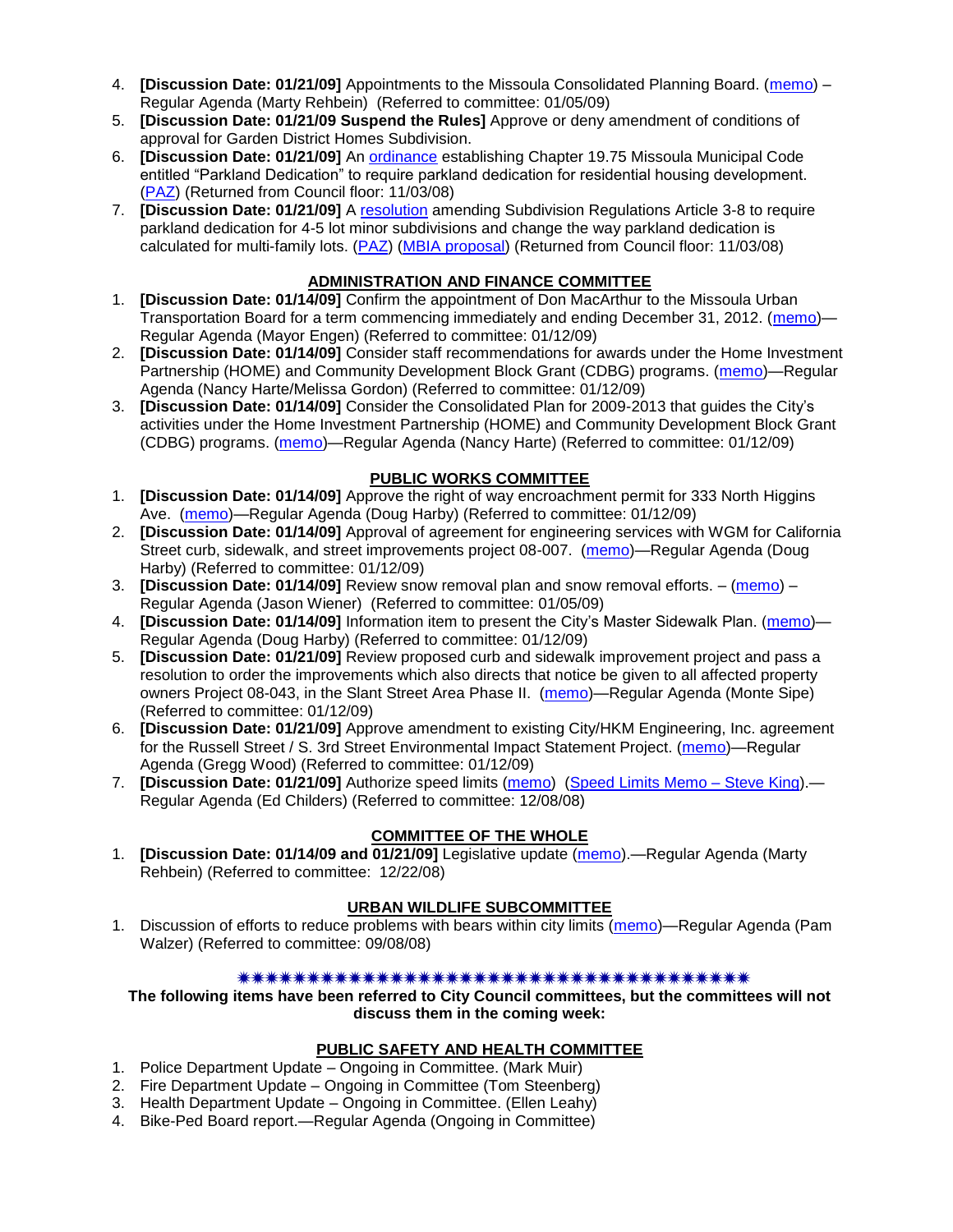- 5. An [ordinance](ftp://ftp.ci.missoula.mt.us/Packets/Council/2007/2007-02-05/07-01-31 Helmet and bikes psh.htm) amending Chapter 10.42 of the Missoula Municipal Code entitled "Bicycles" that would require minors to wear headgear while bicycling on streets, roadways, sidewalks, alleys and trails; and holding responsible the parent or guardian of a minor found to be in violation of this ordinance. [\(Alternative Ordinance\)](ftp://ftp.ci.missoula.mt.us/Packets/Council/2007/2007-02-26/07-02-19_Alternative_Helmet_and_bikes.htm) [\(PS&H\)](ftp://ftp.ci.missoula.mt.us/Packets/Council/2007/2007-02-05/070131psh.pdf) (Returned from Council floor: 2/26/07)
- 6. Update on the Police facility project. [\(memo\)](ftp://ftp.ci.missoula.mt.us/Packets/Council/2008/2008-05-12/Referrals/Buildingpresentationreferral.htm) Regular Agenda (Mark Muir) (Referred to committee: 05/12/08)
- 7. Review implementation of the Missoula Outdoor Lighting Ordinance [\(memo\)](ftp://ftp.ci.missoula.mt.us/Packets/Council/2008/2008-11-24/Referrals/Outdoor_Lighting_Ordinance_Review.pdf).—Regular Agenda (Dave Strohmaier) (Referred to committee: 11/24/08)
- 8. Resolution declaring certain city-owned conservation lands and park spaces as "Designated Voice Restraint Areas" for dogs and authorize the parks department to intermittently post lands as "Dogs Not Allowed Areas" for human safety or resource/wildlife protection [\(memo\)](ftp://ftp.ci.missoula.mt.us/Packets/Council/2008/2008-11-24/Referrals/VoiceRestraintReferral.pdf).—Regular Agenda (Donna Gaukler) (Referred to committee: 11/24/08)
- 9. Disposal of compact fluorescent lightbulbs [\(memo\)](ftp://ftp.ci.missoula.mt.us/Packets/Council/2008/2008-12-15/Referrals/CFLreferral.pdf).—Regular Agenda (Stacy Rye) (Referred to committee: 12/15/08)
- 10. An [ordinance](ftp://ftp.ci.missoula.mt.us/Packets/Council/2008/2008-12-15/2008CatOrdinanceAmendment%5B1%5D.pdf) amending Missoula Municipal Code Chapter 6.09 entitled "Missoula Cat Ordinance" section 6.09.010 through 6.09.090 to amend definitions, to limit the number of cats over the age of four months that a person, family, or household can harbor, keep, or maintain to five and to enact other general amendments. [\(PS&H\)](ftp://ftp.ci.missoula.mt.us/Packets/Council/2008/2008-12-15/081210psh.pdf) (Returned from Council floor: 01/12/09)
- 11. An [ordinance](ftp://ftp.ci.missoula.mt.us/Packets/Council/2008/2008-12-15/DogOrdinance--PSHrevisions.pdf) amending Missoula Municipal Code Title 6 entitled "Animals" generally amending Chapter 6.04 entitled "Animals Running at Large" and Chapter 6.08 entitled "Dogs and Pet Shops," increasing the fee when an animal is impounded and establishing a fee for a boarding kennel license. [\(PS&H\)](ftp://ftp.ci.missoula.mt.us/Packets/Council/2008/2008-12-15/081210psh.pdf) (Returned from Council floor: 01/12/09)

## **CONSERVATION COMMITTEE**

- 1. Greenhouse Gas Subcommittee update.—Ongoing in committee (Marilyn Marler)
- 2. Develop a list of uses for a comprehensive parks levy [\(memo\)](ftp://ftp.ci.missoula.mt.us/Packets/Council/2008/2008-03-03/Referrals/parkslevyreferral.pdf).—Regular Agenda (Jason Wiener) (Referred to committee: 03/03/08)
- 3. Discuss the ownership, licensing and permitting for Brennan's Wave [\(memo\)](ftp://ftp.ci.missoula.mt.us/Packets/Council/2008/2008-09-08/Referrals/ReferralBrennansWaveLicensing.pdf)—Regular Agenda (Donna Gaukler) (Referred to committee: 09/08/08)
- 4. Goal setting with Greenhouse Gas and Energy Conservation Team [\(memo\)](ftp://ftp.ci.missoula.mt.us/Packets/Council/2008/2008-09-08/Referrals/GGECTdialog.pdf)—Regular Agenda (Pam Walzer) (Referred to committee: 09/08/08)
- 5. Approve program for city to market renewable energy certificates (aka "green tags") [\(memo\)](ftp://ftp.ci.missoula.mt.us/Packets/Council/2008/2008-09-15/Referrals/green_tags_referral.pdf).—Regular Agenda (Marilyn Marler, Brian Kerns and Ben Schmidt) (Referred to committee: 09/15/08)
- 6. A [resolution](ftp://ftp.ci.missoula.mt.us/Packets/Council/2008/2008-12-01/Referrals/FMRPRESOLUT08RevisePlanDDDRAFT.pdf) updating the Fort Missoula Regional Park Master Plan with design development details. [\(memo\)](ftp://ftp.ci.missoula.mt.us/Packets/Council/2008/2008-11-10/Referrals/ReferralPublicHearingFMRPNov12dg.pdf).—Regular Agenda (Donna Gaukler) (Referred to committee: 11/10/08)

## **PLAT, ANNEXATION & ZONING COMMITTEE**

- 1. Annexation. (see separate list at City Clerk's Office for pending annexations) (Ongoing in Committee)
- 2. Update the Rattlesnake Valley Comprehensive Plan Amendment [\(memo\)](ftp://ftp.ci.missoula.mt.us/Packets/Council/2007/2007-04-02/Referrals/Rattlesnake_Plan_Update_referral.pdf).—Regular Agenda (Dave Strohmaier) (Referred to committee: 04/02/07)
- 3. Adopt permanent zoning for certain unzoned parcels in the upper west Rattlesnake Valley. [\(memo\)](ftp://ftp.ci.missoula.mt.us/Packets/Council/2007/2007-03-26/Referrals/P-1_zoning_ref.htm) (Returned from Council floor: 8/06/07)
- 4. Discuss council's interest in pursuing a negotiated settlement over disputed trail conditions for Clark Fork Terrace No. 2 Subdivision [\(memo\)](ftp://ftp.ci.missoula.mt.us/Packets/Council/2008/2008-02-25/Referrals/Clark_Fork_Terrace_2.pdf).—Regular Agenda (Mayor Engen/Jim Nugent) (Referred to committee: 02/25/08)
- 5. Request to rezone the property legally described as Lot 3 of Scott Street Lots Subdivision, located in Section 16, T13N, R19W, P.M.M. form D (Industrial) to I-1 (Light Industrial), based on the finding of fact and conclusions of law. (PAZ [05/21/08\)](ftp://ftp.ci.missoula.mt.us/Packets/Council/2008/2008-06-02/080521paz.pdf) (Returned from Council floor: 6/2/08)
- 6. An [ordinance](ftp://ftp.ci.missoula.mt.us/Packets/Council/2008/2008-05-19/Public_Hearings/LincolnSchoolInterimP-2ord.pdf) to rezone property located at Rattlesnake Valley Lincoln School Cultural Center from R-8 (Residential) to P-2 (Public Lands and Institutions) as an interim urgency measure, pursuant to section 76-2-306, MCA. The property is legally described as Lots 1, 2, and 13 of the School House Addition (within the Park Addition), Section 14, T13N, R19W, P.M.M. If approved, the interim zoning will be in effect for a period of 6 months. [\(memo\)](ftp://ftp.ci.missoula.mt.us/Packets/Council/2008/2008-05-19/Public_Hearings/LincolnSchoolInterimPermZonMemo.pdf) [\(updated memo 05/16/08\)](ftp://ftp.ci.missoula.mt.us/Packets/Council/2008/2008-05-19/Public_Hearings/LincolnSchoolInterimPermZonMemo.pdf)[\(PAZ\)](ftp://ftp.ci.missoula.mt.us/Packets/Council/2008/2008-05-12/080507paz.htm) (Returned from Council floor: 5/19/08)
- 7. Discussion of OPG's proposed [task list](ftp://ftp.ci.missoula.mt.us/Packets/Council/2008/2008-07-07/UITaskList.pdf) [\(Urban Initiatives work plan\)](ftp://ftp.ci.missoula.mt.us/Packets/Council/2006/2006-06-12/Referrals/Urban_Init.htm).—Regular Agenda (Mike Barton) (Referred to committee: 06/12/06)
- 8. Orchard Homes discussion and work session to set a foundation for considering annexation, rezoning, and subdivision proposals within the context of City land use and infrastructure policy. [\(memo\)](ftp://ftp.ci.missoula.mt.us/Packets/Council/2008/2008-07-14/Referrals/OrchardHomesDiscMemo.pdf)— Regular Agenda (Roger Millar) (Referred to committee: 07/14/08)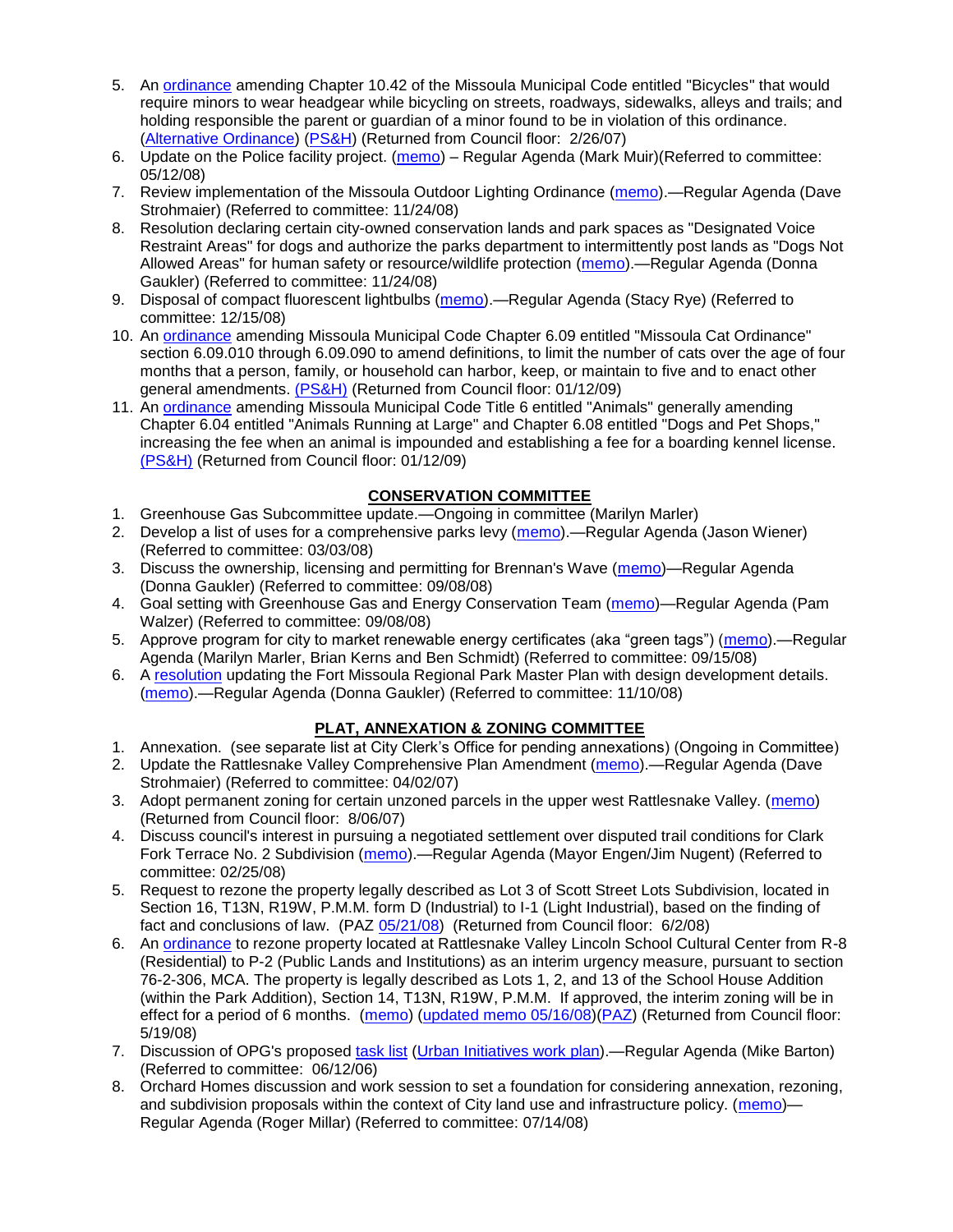- 9. Linda Vista Estates annexation, zoning, and subdivision (Returned from Council floor 4/28/08):
	- A [resolution](ftp://ftp.ci.missoula.mt.us/Packets/Council/2008/2008-04-28/Public_Hearings/RESOLUTION-LindaVistaEstates.pdf) to annex and apply zoning to a 93.64 acre parcel located on Lower Miller Creek Road. The portion north of Lower Miller Creek Road is currently zoned Miller Creek View Addition PUD in the county and is proposed to be annexed into the city as OR, Open and Resource Lands. The portion south of Lower Miller Creek Road is currently zoned C-A3 Residential (1 dwelling unit/5 acres) and is proposed to be annexed into the city as SRR, Semirural Residential. [\(Annexation Staff Report\)](ftp://ftp.ci.missoula.mt.us/Packets/Council/2008/2008-04-28/Public_Hearings/LindaVistaEstatesStaffReport.pdf)
	- An [ordinance](ftp://ftp.ci.missoula.mt.us/Packets/Council/2008/2008-04-28/Public_Hearings/LindaVistaEstatesProposedord.pdf) to rezone property legally described as a portion of COS #3455 and COS #5917, located at the intersection of Upper and Lower Miller Creek Road on the backside of the "Little Hill" from OR and SRR to the Linda Vista Estates Special Zoning District. [\(memo\)](ftp://ftp.ci.missoula.mt.us/Packets/Council/2008/2008-04-14/Referrals/LindaVistaEstatesMemo.pdf) [\(PAZ\)](ftp://ftp.ci.missoula.mt.us/Packets/Council/2008/2008-04-28/080423paz.pdf)
	- The Council will also consider a request from Gilbert Larson, PCI, to create 209 single dwelling lots and 3 multiple dwelling lots containing 84 rental units in twelve-plex buildings, a total of 293 dwelling units to be developed in three phases over 9 years. The property is legally described as a portion of COS #3455 and COS #5917 in section 13, T12N, R20W, P.M.M. [\(memo\)](ftp://ftp.ci.missoula.mt.us/Packets/Council/2008/2008-04-14/Referrals/LindaVistaEstatesMemo.doc) [\(PAZ\)](ftp://ftp.ci.missoula.mt.us/Packets/Council/2008/2008-04-28/080423paz.pdf)
- 10. Correct the conflict in the height calculation regulations, between written language (a building envelope shall be established by showing the maximum vertical height allowed by zoning from finished grade) and the drawing on [page 151 o](ftp://www.co.missoula.mt.us/opg2/Documents/CurrentRegulations/CityZoningTitle19/CH19.67Hillside.pdf)f the [Zoning Ordinance.](ftp://www.co.missoula.mt.us/opg2/Documents/CurrentRegulations/CityZoningTitle19/CityOrdinanceLP.htm)--Regular Agenda (Ed Childers) (Referred to committee: 3/27/06)
- 11. Ongoing discussion of City planning issues with members of the Planning Board.--Regular Agenda (Bob Jaffe) (Referred to committee: 3/20/06)
- 12. Discussion on assuring the currency of growth policy amendments [\(memo\)](ftp://ftp.ci.missoula.mt.us/Packets/Council/2008/2008-09-08/Referrals/Plan_updates.pdf)—Regular Agenda (Dave Strohmaier) (Referred to committee: 09/08/08)
- 13. Amend Resolution 6570 Sewer Service Committee [\(memo\)](ftp://ftp.ci.missoula.mt.us/Packets/Council/2008/2008-12-08/Referrals/SewerServiceCommittee.pdf).—Regular Agenda (Bob Jaffe) (Referred to committee: 12/08/08)
- 14. Update and discussion regarding the ongoing Zoning and Subdivision Regulations project [\(Memo](ftp://ftp.ci.missoula.mt.us/Packets/Council/2008/2008-12-08/Referrals/ReferralCodeUpdateMemo.pdf)  [update 12/05/08\)](ftp://ftp.ci.missoula.mt.us/Packets/Council/2008/2008-12-08/Referrals/ReferralCodeUpdateMemo.pdf) [\(Memo update 09/05/08\)](ftp://ftp.ci.missoula.mt.us/Packets/Council/2008/2008-09-08/Referrals/ReferralCodeUpdateMemo.pdf) [\(Memo update 7/18/08\)](ftp://ftp.ci.missoula.mt.us/Packets/Council/2008/2008-07-21/Referrals/CodeUpdate071808.pdf) [\(Concepts & Directions Report](ftp://www.co.missoula.mt.us/opgftp/Urban/ZoningReDo/PublicReviewDraft032108.pdf)  [3/21/08—](ftp://www.co.missoula.mt.us/opgftp/Urban/ZoningReDo/PublicReviewDraft032108.pdf)*3mb file size*) [\(memo\)](ftp://ftp.ci.missoula.mt.us/Packets/Council/2008/2008-03-03/Referrals/AdvisoryGroupDraftMemo.pdf)[\(Bishop Update 09/10/08\)](ftp://ftp.ci.missoula.mt.us/Packets/Council/2008/2008-09-15/ZoningSubdivisionRegs.pdf).—Regular Agenda (Laval Means) (Referred to committee: 03/03/08)
- 15. Consider an interim emergency ordinance for proposed amendments to the City Zoning Ordinance, Chapter 19.90 Signs [\(memo\)](ftp://ftp.ci.missoula.mt.us/Packets/Council/2008/2008-12-15/Referrals/ElectronicSignOrdinanceMemo.pdf).—Regular Agenda (Tom Zavitz) (Referred to committee: 12/15/08)
- 16. Consider adopting a [resolution](ftp://ftp.ci.missoula.mt.us/Packets/Council/2008/2008-12-08/RESOLUTION-DevelopmentAgreements.pdf) establishing a policy for expansion of the use and purpose of Annexation Development Agreements and conditions [\(memo\)](ftp://ftp.ci.missoula.mt.us/Packets/Council/2008/2008-11-24/Referrals/REFERRAL-DevelopmentAgreements.pdf).—Regular Agenda (Carla Krause) (Referred to committee: 11/24/08)

## **ADMINISTRATION AND FINANCE COMMITTEE**

- 1. Approve claims. (Ongoing) (Consent Agenda)
- 2. Approve journal vouchers. (Ongoing) (Consent Agenda)
- 3. Approve budget transfers. (Ongoing) (Consent Agenda)
- 4. Amend City Council Rule 21(a) to clarify quorum requirements [\(memo\)](ftp://ftp.ci.missoula.mt.us/Packets/Council/2008/2008-04-28/Referrals/CouncilRule21aReferral.pdf).—Regular Agenda (Jason Wiener) (Referred to committee: 04/28/08)
- 5. Update from the Missoula Performing Arts Center [\(memo\)](ftp://ftp.ci.missoula.mt.us/Packets/Council/2008/2008-04-07/Referrals/Performing_Arts_Center.pdf).—Regular Agenda (Dave Strohmaier) (Referred to committee: 04/07/08)
- 6. Presentation by Missoula Job Service on employment in Missoula [\(memo\)](ftp://ftp.ci.missoula.mt.us/Packets/Council/2008/2008-11-24/Referrals/Missoula_Job_Service.pdf).—Regular Agenda (Dave Strohmaier) (Referred to committee: 11/24/08)
- 7. [Resolution](ftp://ftp.ci.missoula.mt.us/Packets/Council/2008/2008-09-22/referrals/Sewerrateresolution.pdf) revising the City's sewer use fee structure and increasing sanitary sewer rates by 5% per year for four years to support infrastructure improvements required to operate the city's sanitary sewer system. [\(A&F\)](ftp://ftp.ci.missoula.mt.us/Packets/Council/2008/2008-10-06/081001af.pdf) [\(Slideshow presentation as a webpage\)](ftp://ftp.ci.missoula.mt.us/Packets/Council/2008/2008-11-03/2008-11-03SewerUserRateIncrease_files/frame.htm) (Returned from Council floor: 11/03/08)
- 8. An ordinance amending the municipal code as it relates to bike licensing.  $(A&F)$  (Returned from council floor: 12/15/08)

## **PUBLIC WORKS COMMITTEE**

- 8. Consider the sizes of grease interceptors for the restaurant industry [\(memo\)](ftp://ftp.ci.missoula.mt.us/Packets/Council/2008/2008-04-21/Referrals/Industrial_waste_restaurants.pdf).—Regular Agenda (Stacy Rye and Bob Jaffe) (Referred to committee: 04/21/08)
- 9. Consider restructuring the city's Sewer Loan Program along the lines of the recently approved change to the Sidewalk & Curb Loan Fund.—Regular Agenda (Ed Childers) (Referred to committee: 06/26/06)
- 10. Draft a request for proposals for a peer review on the draft Environmental Impact Statement for Third and Russell Street.[\(memo\)](ftp://ftp.ci.missoula.mt.us/Packets/Council/2008/2008-09-22/Referrals/3rdRussell_peer_review_referral.pdf) [\(King Email\)](ftp://ftp.ci.missoula.mt.us/Packets/Council/2008/2008-11-24/SKingEmailEISPeerReviewUpdate.pdf) [\(Mayor Engen Memo\)](ftp://ftp.ci.missoula.mt.us/Packets/Council/2008/2008-11-24/RussellThirdEngenMemo111508.pdf) [\(G Wood Email\)](ftp://ftp.ci.missoula.mt.us/Packets/Council/2008/2008-11-24/GWoodEmailEISPeerReviewUpdate.pdf) [\(Draft Request for](ftp://ftp.ci.missoula.mt.us/Packets/Council/2008/2008-11-24/TrafficEngrngSrvcsRqst.pdf)  [Traffic Engineering Services\)](ftp://ftp.ci.missoula.mt.us/Packets/Council/2008/2008-11-24/TrafficEngrngSrvcsRqst.pdf) – Regular Agenda (Jason Wiener) (Referred to committee 09/15/08)